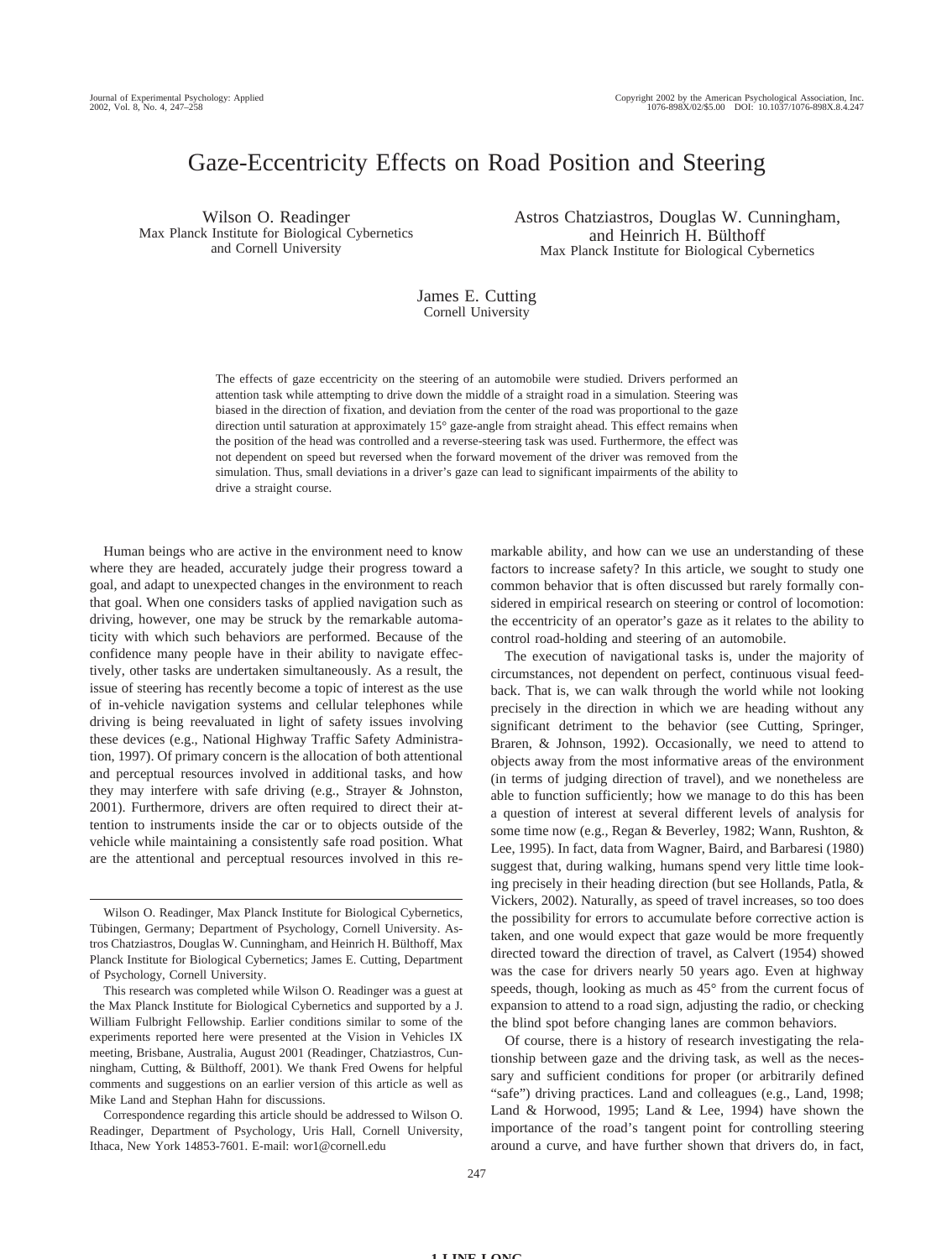look at this as a source of information to guide behavior. Furthermore, the (usually very tight) coupling of gaze direction and steering wheel adjustments has been made clear through some of the analyses resulting from these studies. In these cases, however, gaze was not meant to be experimentally controlled for the benefit of the analyses, and therefore it is not clear what specific causal effects gaze deviation has on the control of steering. We aim to expand on these earlier findings and provide a link between this previous work on road-holding and other driving-related actions that could affect the task in as yet undefined ways.

In the cases of such over-learned tasks as driving or walking toward a destination, one would certainly expect that common (in some cases, apparently trivial) deviations in gaze can be dealt with by the perception–motor system without any important effects on behavior. However, Cutting, Readinger, and Wang (2002) have recently found evidence that walkers do tend to move in the direction of their fixation under conditions of both normal lighting and darkness. Participants in these experiments took seven or eight steps while fixating objects initially only 5° from straight ahead, and it was found that their walking paths demonstrated modest (but significant) degrees of curvature. Equally interesting, though, is the more general finding that, even under naturalistic environmental circumstances (i.e., small gaze-movement angles, relatively slow eye- or head-rotation rates, normal lighting in a large room) and a small number of steps, participants in these experiments showed significant movement toward the direction of their fixations. Although, to our knowledge, this is the only empirical evidence of this phenomenon, phenomenological support for the existence of this effect can be seen if we consider several other related anecdotal examples from three different practical navigational tasks.

- 1. In a manual describing methods for hunting game from horseback, Morris (1990) suggested that a horse would respond to subtle changes in the body position of a rider. That is, movement of the reigns may provide a direct signal to the horse about the direction in which the rider wishes to travel, but an experienced horse can be "primed," in a sense, by changes in the contraction and expansion of leg muscles that result from even a small shift in body position. As a result, Morris recommended that a rider should orient himself or herself and look in the direction in which he or she wishes the horse to go. Looking behaviors such as head turning can lead to natural changes in body position which affect guidance of the horse, and it is these consequential behaviors to which the horse, presumably, has learned to respond.
- 2. Many motorcycle drivers may have experienced a very similar effect of body position on their ability to steer. In a manual designed for training course instructors, the Motorcycle Safety Foundation (1992) claims that riders steer in the direction of their gaze. As in the case of horse riding, the direction of travel is extremely dependent on the posture and changes in weight distribution of the rider; these factors are, in turn, affected directly by the movement of the head and shoulders that is often associated with simple changes in looking behavior. In fact, reports from this document recalled instances where riders were unable to avoid hitting obstacles in the road

because they looked at them. The result of the orienting behavior in a case such as this seems to be an inability to separate (within the context of the perception–action relationship) gaze direction from direction of travel.

3. Finally, former racecar driver Bob Bondurant (Bondurant & Blakemore, 1998) provided a somewhat different sort of example. In the case of driving an automobile, it seems that there is also some anecdotal evidence for the tendency of operators to drive in the directions of their gaze. The recommendation made to students in this situation is quite to the point: "Look where you want to go." This case is, in some ways, different from the others mentioned in that it is not quite as obvious how changes in posture or body position might influence the steering of an automobile. The sort of control inherent in steering a car is a further step removed from riding a horse or motorcycle in that merely leaning the body to the side will not in itself lead directly to a change in the attitude of the car. Although there is evidence that changes in head position can systematically affect hand position while using handlebars (Heuer & Klein, 2001), whether this effect generates experimentally to a steering wheel remains to be determined. Nonetheless, we see here some support for the notion that the eccentricity of a driver's gaze can also have meaningful effects on the performance of the steering task in an automobile.

With these examples in mind, one may be led to believe that humans are poor at (or at least, capable of only insufficiently) compensating for head or eye movements during the course of translations and rotations. If one considers research on perception of heading, however, this appears certainly not to be the case. Banks, Ehrlich, Backus, and Crowell (1996), for example, provided evidence that observers are able to accurately perceive their heading direction during pursuit eye movements and simultaneous translation; this information even appears not only to be available, but necessary under certain experimental conditions (Li & Warren, 2000). Furthermore, when the simulated path of the observer is a curved one and the potential mathematical decomposition of the retinal flow information is more complex, performance on absolute-heading detection tasks often remains quite good, particularly when the rate of (real or simulated) rotation of the eye is less than about 1°/s, (see Warren, 1998, for a thorough review).

Similarly, although observers are able to make accurate decisions about heading from visual information alone in naturalistic environments (Cutting et al., 2002; W. H. Warren & Hannon, 1988), compensation for head turns also seems to be a welldeveloped routine in the process of heading perception. To this end, there exists evidence supporting the claim that neck position and head movements not only play significant roles in the handling of retinal flow, but that the information from these efferent signals is useful (and used) in making judgments of where one is going (Crowell, Banks, Shenoy, & Anderson, 1998). Finally, returning to the notion of gaze eccentricity in general, the stimulated area of the retina does not appear to be an important factor in the effectiveness of heading perception under laboratory conditions (Crowell & Banks, 1993; but see also Atchley & Andersen, 1998), thereby implying that this perceptual capacity is not impaired directly through presentation of stimuli away from the fovea.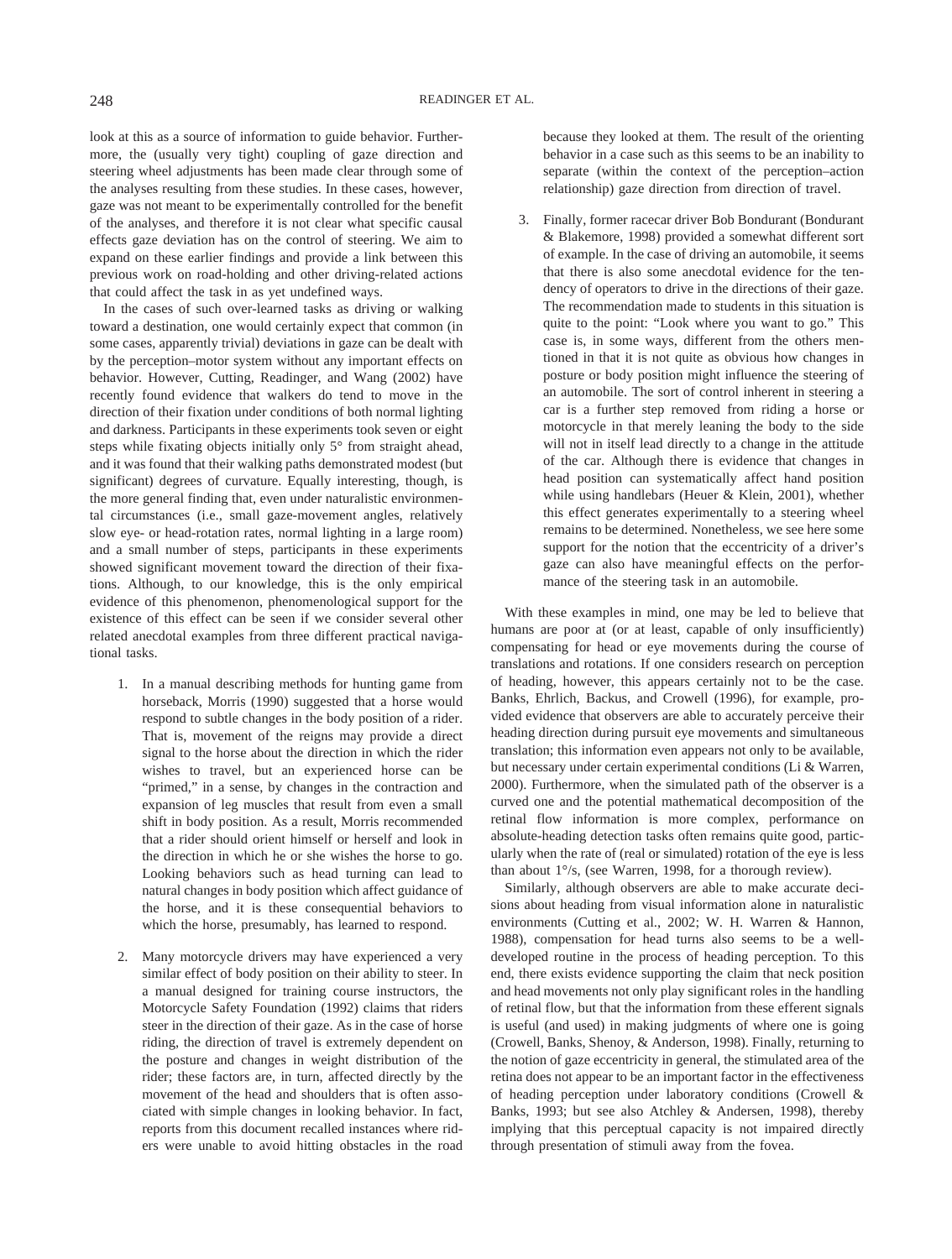These contrasting results may lead one to wonder if the perception of heading is really a meaningful comparison to the actual, closed-loop control of locomotion that is being discussed in the earlier examples mentioned here. Indeed, some researchers have convincingly argued (Wann & Land, 2000) that accurate heading judgments are not necessary for the degree of steering control required to safely and effectively operate an automobile. As a result, information about a target in the environment (and progress toward it, based on other properties of the environment) may be of more value than optic flow per se (e.g. Rushton, Harris, Lloyd, & Wann, 1998). Researchers have proposed models of driving performance based on this information (or, more notably, produced without the calculation of heading on the basis of characteristics of the optic flow field), which appear to fit human behavioral data reasonably well (e.g., Model 2 of Hildreth, Beusmans, Boer, & Royden, 2000). However, considering that drivers certainly do not have to be engaged in constant tracking of any goal objects or environmental landmarks, plausible explanations of meaningful effects of gaze deviation remain equally puzzling for this account of steering control.

The possibility of a discrepancy between the performance of human actors on a locomotion task and performance of observers in a heading-judgment task should, however, not be troubling given the increasing acceptance of findings relating to multiple streams for visual processing (e.g., Goodale & Humphrey, 1998; Goodale & Milner, 1992). It is possible that very similar visual information may be used in dissimilar ways for two different processes, specifically for active control of movement through an environment (which often is not under conscious control), and deliberate judgments of simulated heading direction (see Owens & Tyrrell, 1999, for further discussion of this distinction in a similar context). For example, researchers have claimed that depth information (especially from height in the visual field, or retinal disparity) is used in the robust perception of heading (e.g., van den Berg, 1992; van den Berg & Brenner, 1994). However, in experiments where participants were actively controlling their locomotion toward a goal under otherwise similar experimental conditions, Rushton, Harris, and Wann (1999) found that these factors were not at all important in the task. Obviously, knowing where one is going at the present moment is an important aspect of actually controlling the movement toward that point, but the same processes may not be at work in both cases. Thus, being able to report where one is headed might not entail use of the same information required in the act of actually getting there. How, then, is perception actually related to the guidance of locomotion? Much work has been done on relating looking behavior and eye movements to perceiving and reporting heading (e.g., Cutting, Alliprandini, & Wang, 2000; Kim, Turvey, & Growney, 1996). Considerably less is known, however, about the corresponding question of looking behavior and actual control of human movement.

In this article, we initially present the first empirical evidence for the existence of the phenomenon of steering in the direction of fixation. The guiding question throughout the series of experiments that follow is: What perceptual sources of information are involved in the production of this behavior? To this end, we remove as possible explanations effects of head position and simple tonic reflexes that could result from changes in body position ordinarily associated with gaze deviation (i.e., changes in shoulder or trunk position). Finally, through a series of conditions in which speed of the simulated vehicle and the type of retinal flow information available are controlled, we suggest that this effect is not a direct product of the physical movement of the body, but results from the visual stimulus environment of the driver and, as such, may represent a problem for operators in certain types of driving situations.

# Experiment 1

# *Method*

*Participants.* Every participant in each of the experiments reported here was naïve to the purposes of the experiment being conducted at the time of testing. Before the experiment, all participants gave informed consent and were made aware of their rights as experimental participants, consistent with American Psychological Association guidelines and German law. All were right-handed, between the ages of 16 and 35  $(M = 23.9)$ , and paid for their participation. All participants had normal or corrected-to-normal vision. For each experiment reported here, participants were recruited from a list of individuals who had expressed interest in volunteering for psychology experiments and lived in the area of Tübingen, Germany. No participant was involved in more than one condition of the experiments presented in this article, except where noted.

Eight participants completed Experiment 1. An experimental session consisted of 4 training trials, followed by 49 experimental trials (seven repetitions of each eccentricity listed below), and finally a debriefing. A typical session lasted approximately 45 min.

*Materials and apparatus.* All experiments reported here were conducted in a large-scale simulation environment specifically designed for the development and execution of driving and navigation experiments. A three-pipe Silicon Graphics Onyx2 InfiniteReality II (Silicon Graphics Inc., Mountain View, CA) was used to compute the stimulus images that were then front-projected onto a large half-cylindrical projection screen (diameter: 7 m; height: 3.15 m) by means of three CRT projectors (Electrohome Marquee 8000; Electrohome Limited, Kitchener, Ontario, Canada). Video blending hardware (Panorama Panomaker II; Panoram Technologies Inc., Sun Valley, CA) was used to obtain a smooth transition between the three images. The participants were seated in the center of the half cylinder, and the projected image subtended an angle of  $180^{\circ} \times 50^{\circ}$ in the observer's field of view. The frame rate of the projectors and the update rate of the simulation was 72 Hz.

The participants controlled their position in the driving simulation with a custom-designed, forced-feedback steering wheel. The feedback delay between the steering wheel and the visual projection had been minimized, and was estimated to be approximately 28 ms for this simulator. The steering wheel was fitted with a mouse-button attachment (mounted directly on the right side of the device), which allowed participants to respond comfortably to stimuli while not removing their hands from the wheel (see Figure 1). Steering-wheel angle and lateral position on the road were stored at a rate of 36 Hz for the purpose of later analysis.

*Stimuli.* The environment consisted of a textured ground plane and a plain blue sky. Drivers began each trial in the center of a perfectly straight road, which was also richly textured. The road was 7.5 m wide, and white demarcating lines indicated the left-and right-side boundaries. The road did not contain any distinctive features that indicated its center.

*Driving task.* Initial heading angles were randomly assigned to be very slightly left or right of straight ahead to ensure an initial correction in heading from the participants during the beginning of each trial. Each trial lasted 30 s, and there was a break between trials in case the participant reported fatigue or wanted a brief pause. Trials began and ended with a short period (approximately 1 s) during which the virtual car accelerated and decelerated, respectively. This has been found to reduce the likelihood of simulator sickness and, indeed, no participants reported any discomfort with the simulation.

*Orientation-detection task.* To ensure fixation at a desired location, a Landolt-C figure was generated and appeared just above the horizon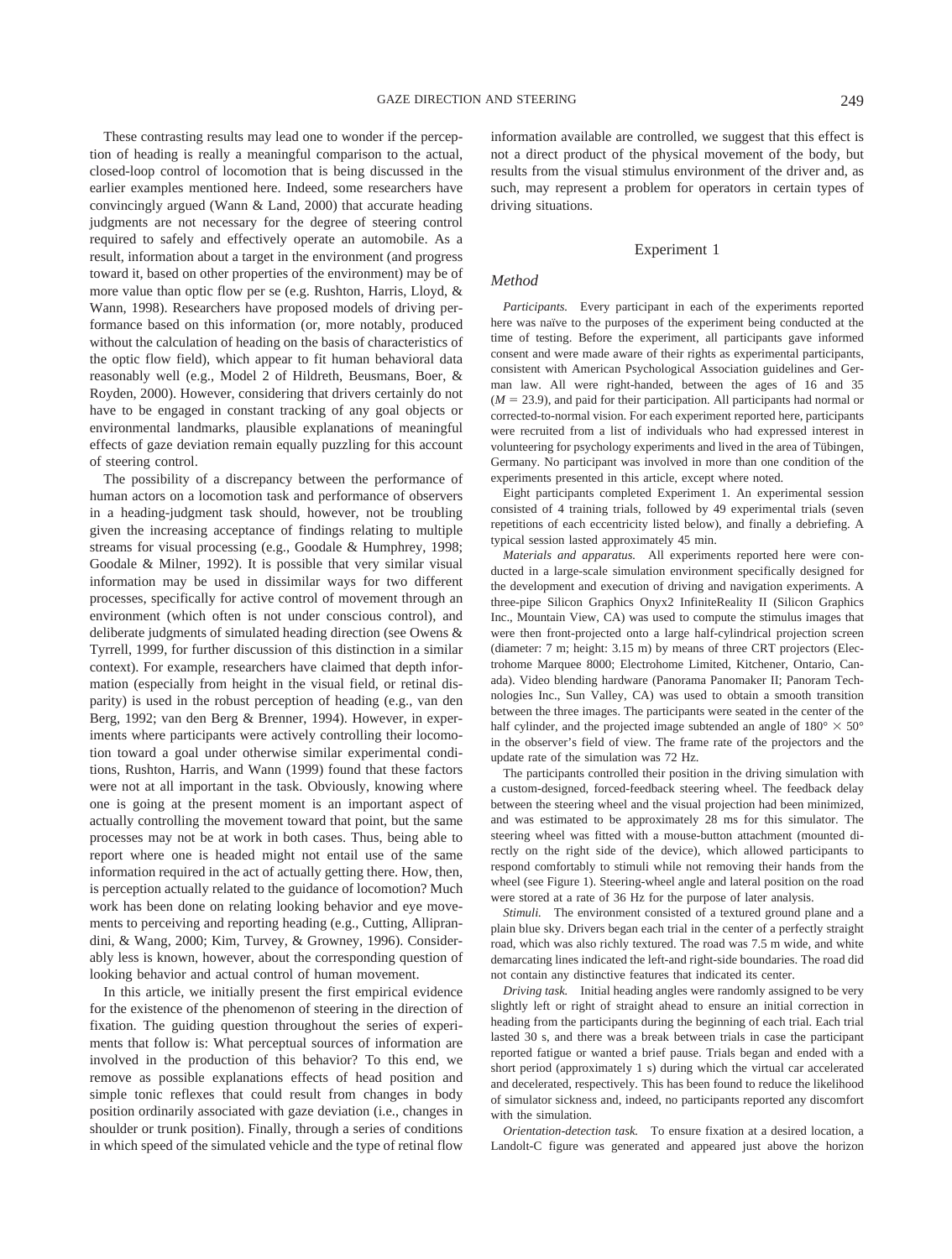

*Figure 1.* Virtual reality theater used in the presentation of the experiments. The panel represents a close-up photograph of the steering wheel and button devices.

throughout each trial. Traditionally, a Landolt-C figure can be used to determine visual acuity by asking observers to determine the orientation of the figure (see Vasa, 1960, for an early discussion of this technique as a measure of acuity). More precisely, the figure may be rotated in 90° intervals, and acuity is determined by asking an observer to report the orientation of a single gap in a ring, resembling the letter "C", when the stimulus is presented at differing sizes. The Landolt-C figure in these experiments subtended a constant visual angle of 0.66° vertically and horizontally, and the "gap" in the letter was approximately one fifth of this, or 0.13°. For the first 5 s of each trial, the figure appeared at the center of the screen, that is, directly ahead of the driver. After this period, the figure was assigned a random location on the screen:  $-45^{\circ}$ ,  $-30^{\circ}$ ,  $-15^{\circ}$ ,  $0^{\circ}$ ,  $15^{\circ}$ , 30°, or 45° from center (with negative eccentricities henceforth representing left of center screen). The Landolt-C figure then began to rotate in random intervals of 90° about the roll axis, such that the gap between the ends of the letter could be construed as "pointing" up, down, left, or right, as in the typical Landolt-C clinical task. The orientation of the figure was selected over a random time interval varying between every 0.5 and 1.5 s, yielding an average of one change in orientation per second. Thus, given its size, the figure needed to be viewed in the fovea in order for participants to determine its orientation and respond appropriately.

It should be noted that the fixation figure was not "planted" in the environment in these experiments. Rather, the figure was assigned screen coordinates and remained in the same position on the screen regardless of the driving behavior of the participant. Phenomenally, this would be similar to fixating a bug on the windshield of an automobile. To be more specific, though, consider an example of the alternative. If the figure were located as part of the environment on the left side of the screen, and the participant drove toward the figure (i.e., steered left), the projection of the figure would move toward the center of the screen. This process would effectively destroy the notion of eccentric fixation which we sought to study in these experiments. Therefore, by assigning the figure screen coordinates, as opposed to a fixed position in the environment, we were able to maintain a constant and controlled eccentricity of gaze for each driver.

*Design and procedure.* Experiment 1 consisted of two separate, between-subjects conditions. In the first condition, there were no control or external restrictions placed on the head or body positions of the drivers. In this condition, participants simply assumed a comfortable position behind the steering wheel and viewed the fixation figure via eye movements, head movements, body position changes, or any combination of these. In the second (between-subjects) condition, we sought to determine the influence of only eccentric eye gaze on the results obtained. To accomplish this,

position behind the wheel was restricted, and a chinrest and headstrap were used. Participants in this condition experienced an experimental session identical to the "unrestricted" drivers, except that each participant was instructed to keep his or her head forward (in the chinrest) and aligned with his or her body. The chinrest was adjusted such that it provided no hindrance to the view of any part of the projection screen or the steering abilities of the driver. Although no participants reported any difficulty in performing the driving task or actually seeing the Landolt-C figure, during debriefing 2 participants in this condition reported a small degree of discomfort in fixating 45° from center using only eye movements. The speed and accuracy of the button-press responses of drivers in this condition, nonetheless, are consistent with those in all other conditions, suggesting no residual, undesired effects (other than mild discomfort) of this manipulation.

Participants were instructed to fixate the Landolt-C figure throughout the duration of each trial. They were asked to press the button on the steering wheel whenever the figure was in a particular orientation (when the gap in the figure was on the bottom, for example). The goal of their task was to respond to the figure as quickly as possible while driving as close as possible to the center of the street. Participants were given four practice trials to familiarize themselves with the task and the simulation environment.

# *Results and Conclusions*

The dependent measure of interest in these experiments was the extent of lateral displacement (from the center of the street) on differing trial types. This measure was preferred both because it is an ecologically valid one (driving behavior depends, of course, a great deal on lateral control of one's automobile) and for the representativeness of this measure for the behavior we aim to examine. Instantaneous heading and steering wheel position, for instance, can be used to assess performance, but road position is more reflective of the behavioral consequences of the manipulations associated with these experiments. It may be possible that the center of the street was not always accurately perceived, and this could make lateral position a less meaningful measure. However, in this experiment and those that follow, participants had little trouble driving near the center of the street in conditions in which their gaze was directed straight ahead. Also, even if the center of the street were somewhat ambiguous, this ambiguity ought to be constant throughout the experiment and therefore not jeopardize any conclusions based on differences between conditions of gaze eccentricity.

The results from the unrestricted-movement condition are represented in Figure 2. Furthermore, mean position data and standard error scores for this and all forthcoming experiments appear in Table 1. For analysis of these data, we used a one-factor analysis of variance (ANOVA) with repeated measurements to compare means of the different eccentricities. We calculated a "mean path," in which all data for a particular eccentricity were averaged to determine the average position across drivers and trials at each given point in time. These data were drawn from a 25-s interval that began 5 s after the start of the trial and continued until the end. The average lateral deviation value across time for each of these paths was used in ANOVAs to compare the effect of different gaze eccentricities on the lateral position on the road. In some cases, when noted, all eccentricities to the left (i.e.,  $-45$ ,  $-30$ ,  $-15^{\circ}$ ) and all to the right of center were collapsed and compared with one another or with the "control" condition of  $0^\circ$ . Of primary interest was the finding that fixation has a significant effect on road position,  $F(6, 42) = 10.73$ ,  $p < .01$ . Using the unbiased estimator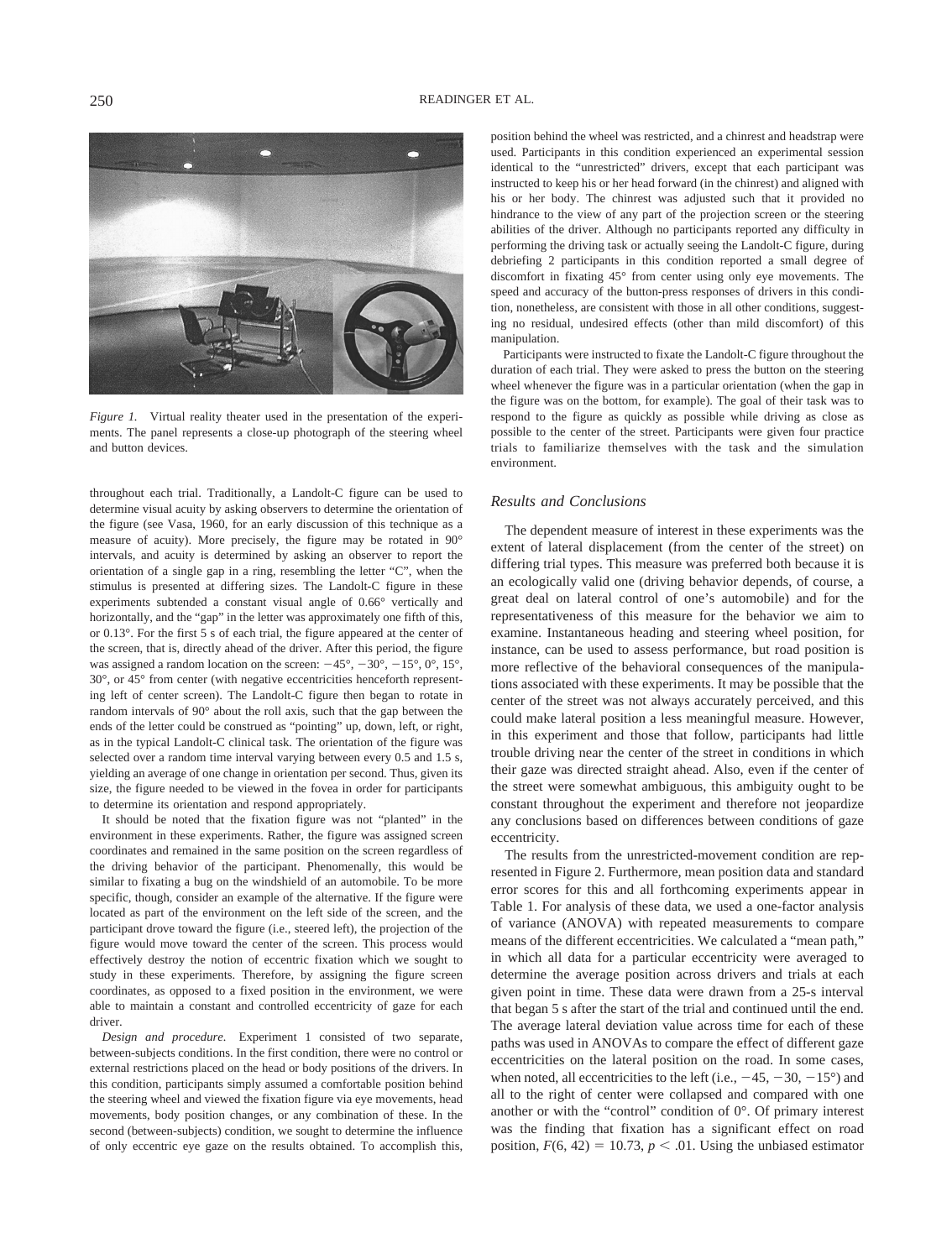

*Figure 2.* Results from the free-movement condition of Experiment 1. Points represent mean lateral deviation from the center of the street for all drivers at each of the seven different eccentricities; bars are standard error of the mean. In this condition of Experiment 1, no restrictions were placed on the head or body position of the drivers.

 $\omega^2$  for the strength of association (Keppel, 1991), the resulting effect size was  $f = 1.02$ , which is considered to be a large effect (Cohen, 1988, p. 287). Contributing ANOVA characteristics for this and forthcoming conditions appear in Table 2. Generally, looking to the left of center leads to a leftward bias when compared with center, and similarly there were rightward biases in each of the right-fixation eccentricities.

It can be seen that, at least at these relatively large differences in eccentricity from center screen, the behavioral effect was not dependent on the extent of gaze eccentricity; the resultant displacement of lateral position on the road, and indeed the steering behavior of the participants, was similar in all cases. It should be noted that there was a strong tendency to steer to the left of the road in the beginning of these trials. To foreshadow a bit, this is a pattern that appears in most conditions discussed later. It is be-

Table 1 *Means and Standard Error Results for Lateral Deviation as a Function of Condition and Experiment*

| Mean    |  |                                                                              | Standard error                                                   |       |  |
|---------|--|------------------------------------------------------------------------------|------------------------------------------------------------------|-------|--|
| Left    |  | Left                                                                         | Straight                                                         | Right |  |
|         |  |                                                                              |                                                                  |       |  |
| $-0.44$ |  | 0.25                                                                         | 0.27                                                             | 0.18  |  |
| $-0.20$ |  | 0.13                                                                         | 0.18                                                             | 0.14  |  |
| 0.05    |  | 0.06                                                                         | 0.07                                                             | 0.05  |  |
| $-0.28$ |  | 0.12                                                                         | 0.14                                                             | 0.15  |  |
| $-0.15$ |  | 0.15                                                                         | 0.14                                                             | 0.21  |  |
| $-0.15$ |  | 0.17                                                                         | 0.17                                                             | 0.17  |  |
| $-0.31$ |  | 0.10                                                                         | 0.12                                                             | 0.14  |  |
|         |  | Straight<br>$-0.21$<br>$-0.12$<br>0.05<br>$-0.27$<br>0.07<br>0.05<br>$-0.04$ | Right<br>0.16<br>0.36<br>$-0.12$<br>0.14<br>0.24<br>0.33<br>0.19 |       |  |

*Note.* All values are in meters from center. Negative mean values indicate position to the left of the street's center. Experiment 6 is included for illustration purposes, although it should be noted that this experiment contained eccentricities of fixation that were different from those used in all other experiments, and significant differences were found between eccentricities on each side of 0°.

| Table 2                                                   |
|-----------------------------------------------------------|
| Analysis of Variance Characteristics for Effects of Gaze- |
| Eccentricity Condition as a Function of Experiment        |

| Condition    | MS <sup>a</sup> | MSE <sup>b</sup> | $df^c$ | F     |      |
|--------------|-----------------|------------------|--------|-------|------|
| Experiment 1 |                 |                  |        |       |      |
| Unrestricted | 0.69            | 0.10             | 6,42   | 10.72 | 1.02 |
| Chinrest     | 0.68            | 0.06             | 6,42   | 6.56  | 0.77 |
| Experiment 2 | 0.10            | 0.02             | 6,42   | 4.12  | 0.56 |
| Experiment 3 | 0.43            | 0.05             | 6,42   | 9.15  | 0.93 |
| Experiment 4 | 0.28            | 0.05             | 6,36   | 5.40  | 0.73 |
| Experiment 5 | 0.49            | 0.08             | 6,42   | 5.88  | 0.72 |
| Experiment 6 | 0.56            | 0.08             | 4,28   | 7.32  | 0.79 |
|              |                 |                  |        |       |      |

*Note.* All  $ps < .01$ .<br><sup>a</sup> Mean square of factor "eccentricity of fixation." <sup>b</sup> Mean square of error term. <sup>c</sup> Degrees of freedom of *MS* and *MSE.*

lieved that this is a reflection of the methods used in these experiments, more precisely, the lack of a visible model of a car in the simulation. When drivers are instructed to drive in the center of the street, it seems natural for Germans (who have learned to drive on the right side of the street) to position their (virtual) car in the center of the street which was simulated. This entails, of course, putting their bodies to the left of center on the road, and this is the trend we see in the data. In support of this claim, researchers have found that with drivers in Australia, where left-side driving is the law, simulations similar to the one used in these experiments lead to a similar trend in the opposite direction. Drivers move their bodies to the right of the road's center in order to place the virtual car in the middle of the street (G. Wallis, personal communication, August 2001).

Results of the chinrest condition appear in Figure 3. In this condition, on trials where fixation was anywhere to the left of 0°, participants reliably drove further on the left side of the street, when compared with  $0^{\circ}$ , and to the right of  $0^{\circ}$  when fixating anywhere to the right side of the screen. An ANOVA confirmed these observations with a significant main effect of eccentricity on lateral deviation from center,  $F(6, 42) = 6.56$ ,  $p < .01$ ,  $f = 0.77$ ; once again, a large-sized effect.



*Figure 3.* Mean and standard error of the mean results for participants in the chinrest condition of Experiment 1.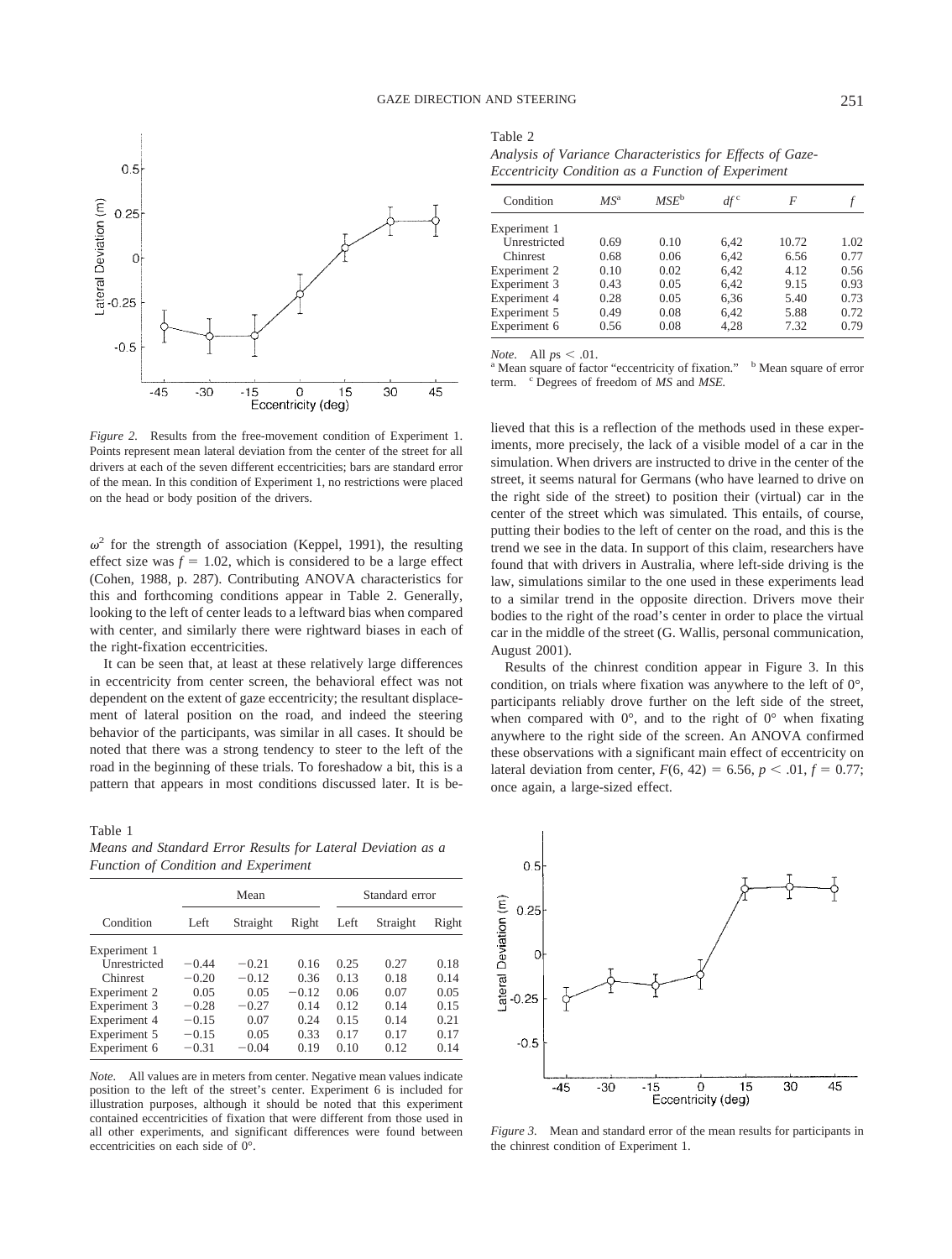The data from these two conditions, taken together, can be seen as evidence for two points on which the following manipulations are based: First, the effect of gaze eccentricity on control of locomotion that was mentioned by several experts on riding and driving were, in fact, confirmed here. The differences between looking to one side of the direction of travel as opposed to the other leads to statistically significant and sizable changes in the pattern of steering behavior of the operator. Second, this effect is not a result of the hands of the driver simply "following" the direction of movement of the head. Eccentric eye position relative to the center of the simulation is sufficient to lead to similar patterns of results when head position is controlled and when free head movements were allowed. Thus, although it remains necessary to examine the possibility that the hands follow not the head but the eyes, as it were, one potential explanation based on body position has been accounted for.

At this point, it also seems prudent to point out an anecdotal observation made for drivers in these conditions. Although the actual mean lateral displacement of the virtual car in all these cases was perhaps fairly modest (at its most extreme, approximately 50 cm), it is still sufficient to represent some practical significance to actual driving. Every participant on nearly every trial with eccentric gaze showed a striking pattern of behavior. Specifically, participants tended to drive in a sinusoidal pattern toward the fixation point for several seconds, followed by a correction toward the center of the street, and finally a second (and occasionally third or fourth) repetition of this cyclical pattern. Because of the difference between trials and certainly between participants in the frequency and amplitude of these sinusoids, the average of lateral displacement from the road's center at any given time point is, of course, smaller than the magnitude of typical displacements. Figure 4 shows examples of this pattern of driving behavior taken from three individual trials, each performed by 2 participants.

Given this pattern, however, we performed a further analysis to determine the actual extent of the change in position of the street at some point during the trial. When the most extreme point left or right of center during each trial for each driver in this condition was determined, the average of these points was 1.33 m  $(SD = 0.80)$  for left-looking fixations (i.e., 15°, 30°, and 45° to the left) and 1.18 m ( $SD = 0.66$ ) for right-looking fixations (15°, 30°, and 45° to the right). Considering the magnitude of these averages, there should remain little doubt that the effects reported here constitute a meaningful factor with the potential to affect driver safety in certain realistic environments.

## Experiment 2

Experiment 2 is designed as a first step toward resolving the question of speed and its role in the findings presented in Experiment 1. Specifically, is forward translation necessary for the production of this effect, or would a similar effect be seen in terms of purely lateral displacement? Does merely looking to one side of the simulated environment lead one to turn a steering wheel in that direction, or is some aspect of the forward movement of the driver important? In this experiment, these issues are addressed.

## *Method*

*Participants.* Eight participants also took part in this condition. One participant was excluded for failure to learn the driving task during training



*Figure 4.* The top panel illustrates three example paths taken from a typical participant in Experiment 1 with fixation 30° to the left, 30° to the right, and straight ahead. The bottom panel illustrates three corresponding example paths from a different participant in Experiment 1.

trials. The typical experimental session lasted approximately 45 min, including debriefing.

*Design and procedure.* The procedure used in this experiment was similar to the procedure in Experiment 1, but forward movement was removed from the display. That is, the driver could control his or her position on the street in exactly the same fashion as in Experiment 1, but the forward position through the environment was not updated on the screen. As in normal driving, turning the steering wheel led to a change in heading for the virtual car, and therefore a change in position on the road, but no optical flow information from forward translation was present, only near-lamilar flow from the changes in yaw. The phenomenological experience of participating in this condition was somewhat different than that of the other versions of the experiment reported here. Specifically, this task removed a prototypical element of the driving situation and, as such, represented a somewhat less ecologically valid driving experience, although the control devices and methods were identical to earlier conditions. The practical effect of this manipulation can be thought of as driving in an environment without texture, where the driver must use only splay angles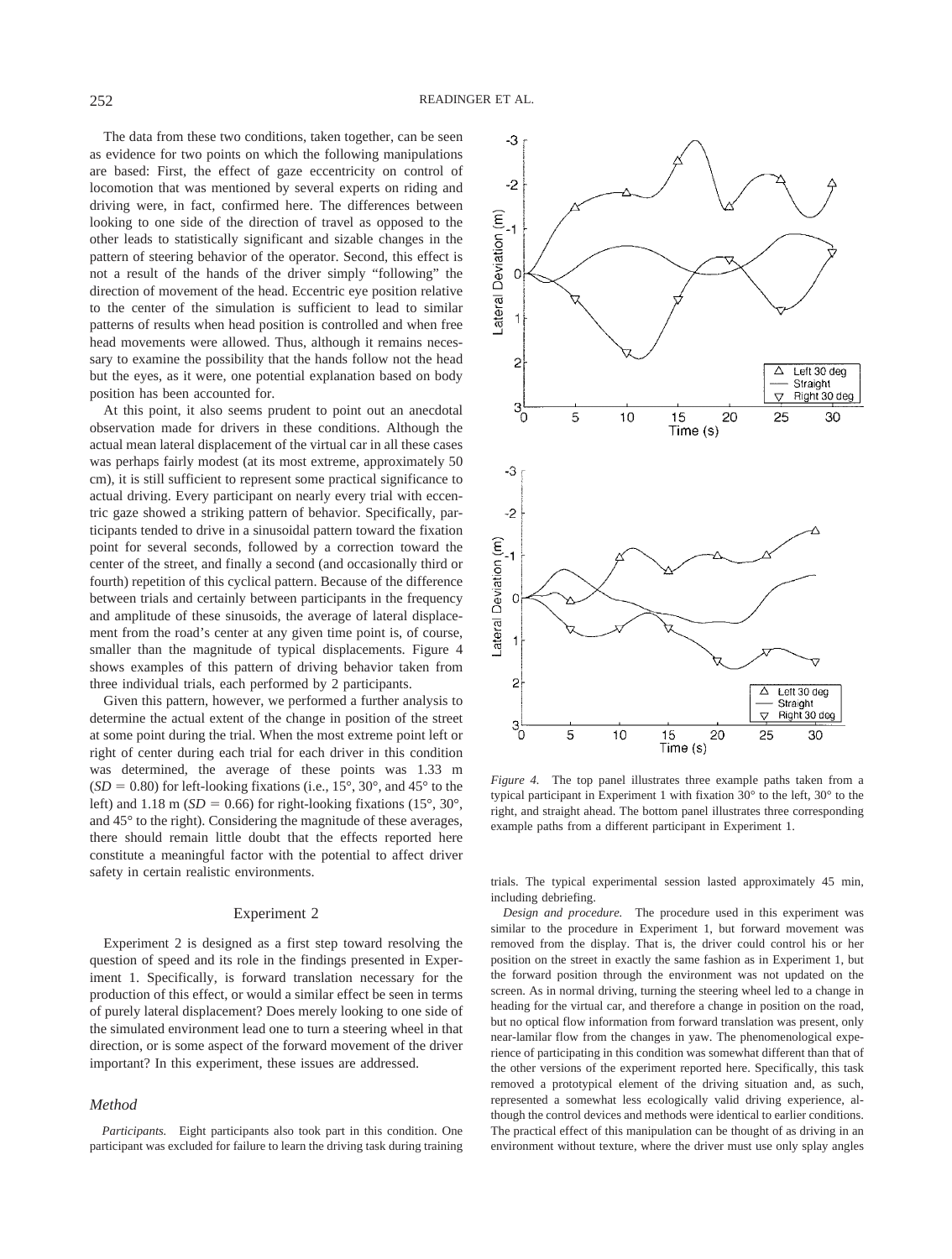of the road outline, or color differences between the road surface and ground to control position on the street. With this in mind, we intended only to consider this condition as a perceptual control to potentially contrast the findings above.

#### *Results and Conclusions*

As can be seen in Figure 5, the trend to drive in the direction of fixation disappeared when the element of forward translation was removed from the simulation. In fact, there was a significant difference between the eccentricity conditions,  $F(6, 42) = 4.12$ ,  $p < .01$ , and a large-sized effect of  $f = 0.56$ ; but it is in the direction opposite the one that has been observed earlier. That is, when looking to the left, participants tended to "drive" somewhat to the right of the street, and vice versa, in this condition. This difference is, however, modest; it amounts to approximately only 10 cm of deviation, on average, from the street's center. This is of a magnitude smaller than the results found in the earlier conditions, and the tendency of drivers to conform to the heretofore standard sinusoidal pattern of deviation and correction is not nearly so prevalent in the findings for this condition.

In this somewhat strange situation, it seems quite likely that participants may have made an effort to steer modestly away from the direction of fixation in order to bring the road toward the center of their field of view. Practically, this is somewhat of a futile strategy on the part of the participant, because even at the smallest eccentricity, the car would have moved considerably away from the center of the street (indeed, entirely off of the road) before the road was centered in the field of view. The findings still may reflect a tendency to explore this type of strategy, only with limited success. Nonetheless, it is clear that the earlier effects of gaze eccentricity were not present in this condition. Merely looking at a certain portion of the environment does not lead one to drive in the direction of this fixation in the absence of simulated forward translation.

# Experiment 3

Given the results of Experiment 2, one may question the importance of the speed of the simulated automobile in the effects



that have been observed so far. Attending to a point to the right of center led to rightward positional bias in the results of Experiment 1 at a speed of 20 m/s, but to a bias toward moving left when speed was 0 m/s. It may be reasonable to consider the possibility that at a speed between these two extremes, the effect of Experiment 1 would be seen to some lesser extent. For this reason, the present experiment has modified the forward velocity of the simulated car.

#### *Method*

*Participants.* Eight participants were tested. Including instructions, practice trials, and debriefing, typical session lengths were once again approximately 45 min.

*Design and procedure.* The variable of interest in this variation of the experiment was the speed of the virtual car. We sought in this condition to determine if the results of the earlier conditions were based on the speed of the virtual automobile, or on the fact that there was forward movement at all. Thus, drivers in this experiment were assigned to perform a task identical to those described above, with the exception that speed of the car was now set to 10 m/s. An experimental session consisted of 49 trials.

# *Results and Conclusions*

Somewhat unexpectedly, the results of this experiment yielded a pattern of results that is consistent with the results from Experiment 1. Specifically, looking right led to significant road position changes in the same direction, and the case remained the same when drivers looked to the left,  $F(6, 42) = 9.15$ ,  $p < .01$ ; this was also a large effect, with an effect size of  $f = 0.93$ . (Please refer to Figure 6 for results from this condition.) Furthermore, although no quantitative measures were performed, one may notice the apparent similarity between the extent of average lateral deviation in this condition and the findings in other versions of the experiment (see Table 1).

# Experiment 4

It appears, considering the findings of Experiments 1 and 3, that the tendency for drivers to steer in their direction of gaze is robust. It occurs reliably at slow and moderate speeds of travel, but one may still wonder if the behavior could be further exaggerated by increasing the speed of the simulation. This was the question we sought to answer in Experiment 4.

#### *Method*

*Participants.* Seven participants completed this experiment; data from 1 participant were excluded for failure to follow directions for completion of the experiment. Two of these participants also took part in Experiment 3, however, the order of presentation of the experiments was counterbalanced between these participants in an attempt to ensure against order effects. Considering instructions, practice trials, and debriefing, participation in Experiment 4 took approximately 45 min.

*Design and procedure.* As in Experiment 3, speed of the virtual car was the only change made to the design of the experiment. Drivers' tasks were identical to those described in earlier permutations of this experiment, and this condition once again consisted of 49 trials, this time at a forward speed of 30 m/s.

## *Results and Conclusions*

There was no clear evidence of increased speeds having a significant effect on road position under these conditions. As seen

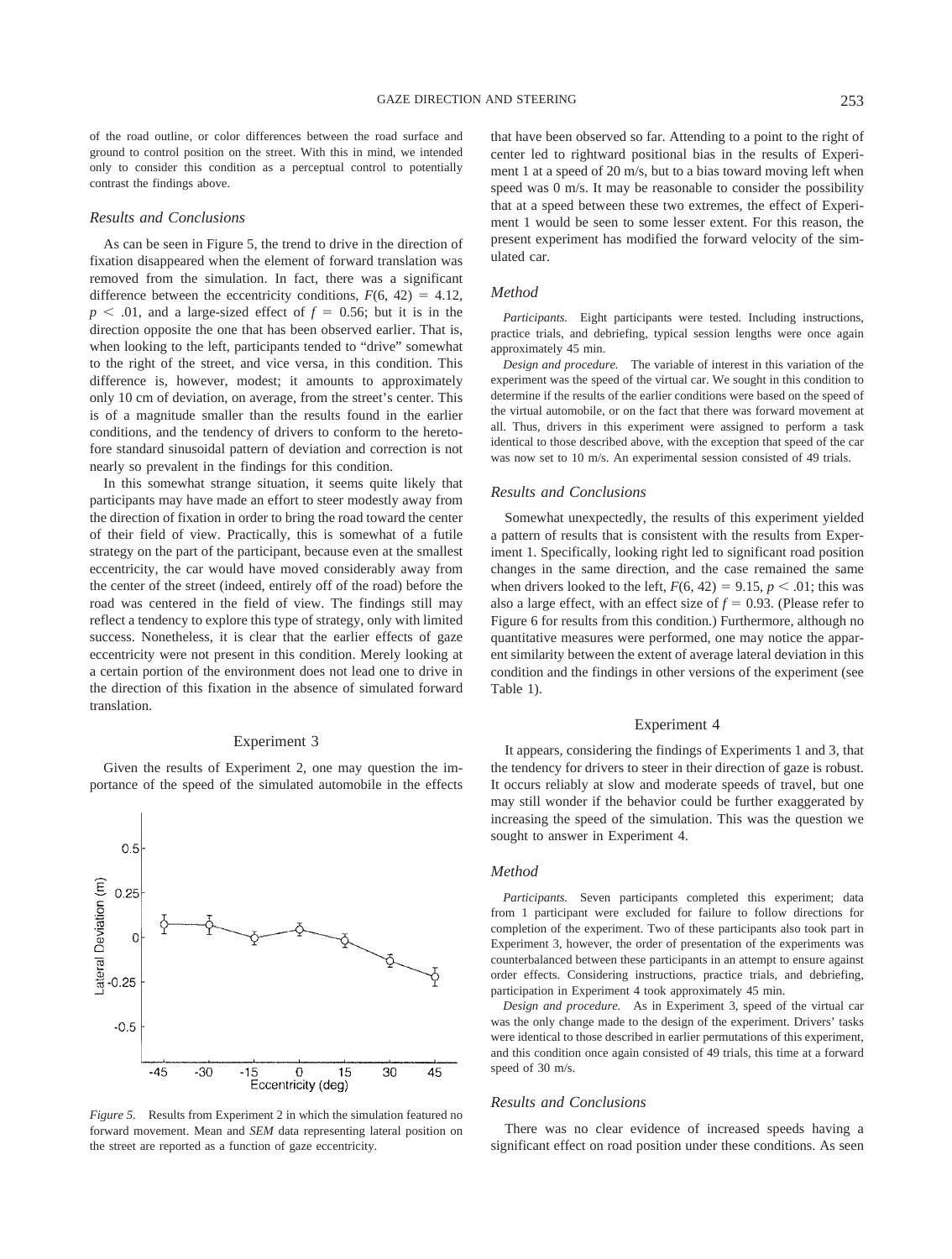

*Figure 6.* Average lateral position data from the 10 m/s condition of Experiment 3.

in Experiments 1 and 3, there was a significant effect of eccentricity of fixation on road position,  $F(6, 36) = 5.40$ ,  $p < .01$ ; namely, looking left led to steering in that direction and vice versa. The effect size was  $f = 0.73$ , which is also considered a large effect. These results appear in Figure 7. At different speeds, the general effect of "steering where one looks" remained robust and was of similar magnitude (see Table 1 for a more detailed comparison of the mean and variability data and Table 2 for effect sizes).

#### Experiment 5

In this experiment, we sought to separate the effects of perceptual tendency to drive toward fixation from the possibility of an effect of simple body position on the results from Experiment 1. Researchers have shown that, under most normal circumstances, the head tends to follow the eyes when gaze moves eccentrically (Corneil & Muñoz, 1999; Doherty & Anderson, 2001), and that this movement can lead to some meaningful changes in hand position that could affect steering (Heuer & Klein, 2001). Similarly, the argument could be made that in cases where fixation is sufficient to ordinarily require a head turn, the hands tend to follow the head (or perhaps themselves also follow the eyes), and this would account for the data presented above. This experimental manipulation should effectively remove the possibility of this explanation as an account of the pattern of data presented in Experiment 1.

## *Method*

*Participants.* A total of 8 participants were involved in this experiment, and one additional driver was excluded for failure to learn the reverse-steering task. The typical experimental session lasted approximately 90 min.

*Design and procedure.* The methods used in this experiment are identical to the methods used in Experiment 1, with the following exceptions: The steering control of the virtual car was reversed in this condition. That is, when the steering wheel was turned counterclockwise (normally initiating a left turn), a right turn was initiated, and vice versa. An invisible buffer was also added to the environment to ensure that, particularly during

the initial practice trials, drivers did not get too far from the road. The buffer was located 10 m from the edge of each side of the road (a location that would indicate an extremely errant steering behavior which was never reached by any driver in Experiment 1), and did not affect any of the experimental trials that are reported here.

Participants in this experiment were also provided with training to become accustomed to this unusual method of steering. Each driver was given 50 practice trials, each 30 s in length. In the first half of these trials, the drivers were asked only to practice staying as close to the middle of the street as possible and get accustomed to the steering method. During the second half of the training trials, the Landolt-C figure was added at 0°, and participants responded to a given orientation, as above. The training period lasted approximately 35 min, and following this, the details of the experimental session were again identical to Experiment 1, except for the reversal in steering control.

# *Results and Conclusions*

The general pattern of driving behavior in which leftward fixations led to leftward average lateral positions and vice versa continued in this experiment. Specifically, there were once again significant differences in average lateral position for all eccentricity conditions,  $F(6, 42) = 5.88$ ,  $p < .01$ , and a large effect size of  $f = 0.72$ . These results are represented in Figure 8.

This finding is surprising in that, while driving toward their point of fixation, drivers are systematically steering in the opposite direction. Given the reverse-steering input with which the driver has been trained, in order to produce a pattern of results that is qualitatively similar to those of Experiment 1, as we see here, the steering behavior must also be reciprocated. If the results of Experiment 1 were the result of a simple tendency of the hands to follow the head or eyes, the virtual car would have been moved in the direction away from gaze in this condition and would have yielded a very different, in fact opposite, pattern of results. Thus, we can reasonably remove head turns and body position accounts as explanations of these data.

# Experiment 6

One aspect of the results reported here that has not been discussed in detail thus far is the perhaps surprising finding that the



*Figure 7.* Results from the 30 m/s condition of Experiment 4. Once again, average lateral position on the simulated road is shown as a function of the eccentricity of gaze.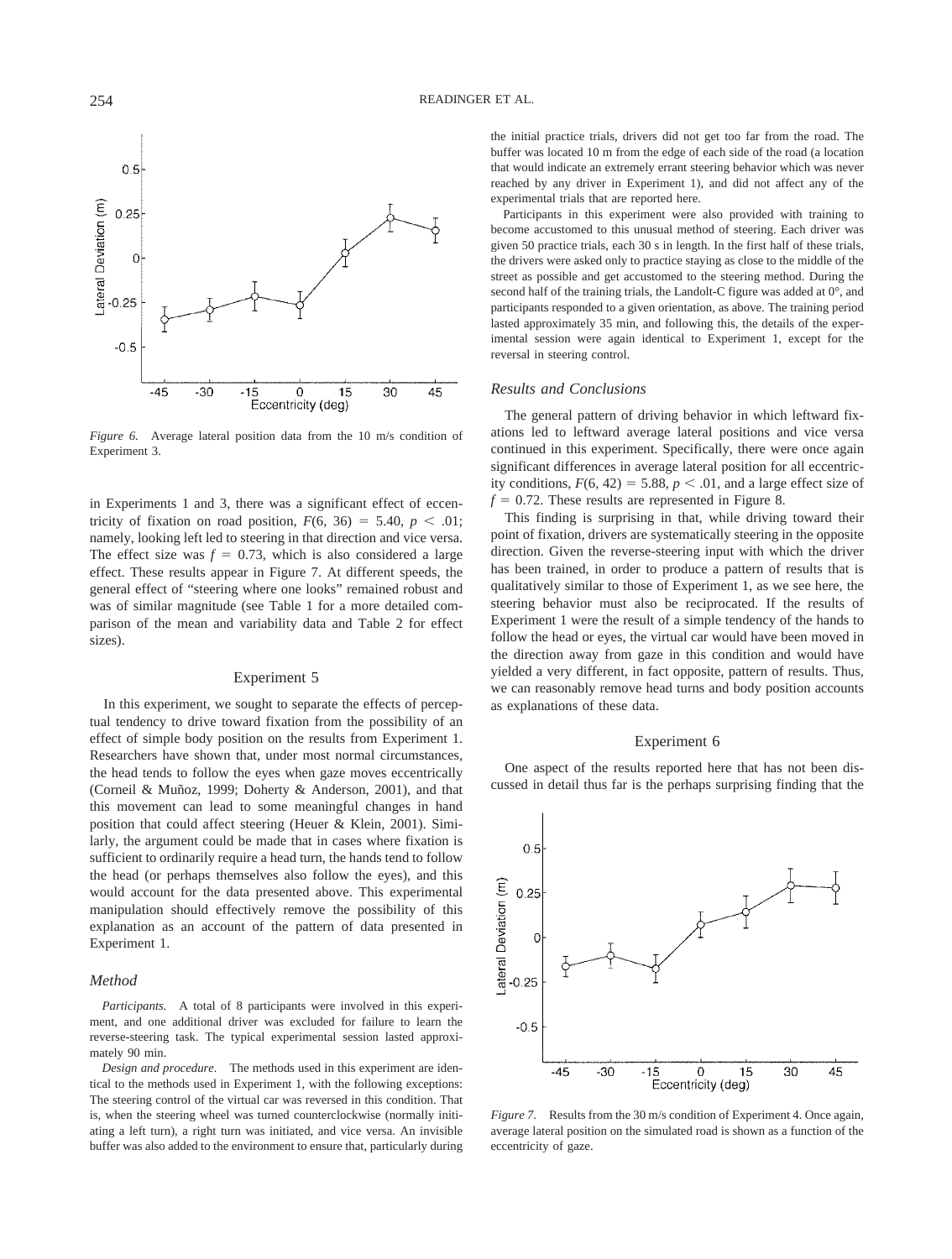

*Figure 8.* Results from the reverse-steering condition reported in Experiment 5. Values greater than 0 once again correspond to lateral position to the right of the street's center, but a leftward turn of the steering wheel was required to initiate movement in that direction.

extent of the deviation of gaze from the center of the display does not seem to have a meaningful impact on road position, on average. Relatively large eccentricities have been used in the experiments reported above, so the possibility of achieving the same pattern of effects was tested with smaller gaze eccentricities in this experimental manipulation.

# *Method*

*Participants.* Although there were fewer total trials per participant in this condition (now 35), each trial was longer, and this led to an experimental session lasting, once again, approximately 45 min. Once more, 8 participants were paid for their involvement, none of whom had been included in any of the previous conditions.

*Stimuli and task.* In this version of the experiment, we sought to determine the extent of gaze eccentricity necessary to produce results similar to those found thus far. To this end, the eccentricities of the fixation figure were reduced, such that there were now five possible locations of the Landolt-C figure: straight ahead, 5° to the left and right, and 10° to the left and right; each eccentricity was repeated 7 times per participant. The length of each trial was extended from the previous 30 s to 40 s for this condition, however each trial retained a 5-s initial period when the fixation figure was straight ahead of the driver (i.e., before it jumped to an eccentric position). All other details regarding the stimuli and task were consistent with the previous conditions reported here.

## *Results and Conclusions*

The results from this experiment are in contrast to the findings of the previous conditions in which the degree of eccentricity away from the center of the screen had no effect on the lateral position of the driver. Here, we found that the same general pattern of results appears in that looking to the left still led to leftward movement and vice versa, but in the cases of these smaller eccentricities, now there was a clear effect of the extent of gaze eccentricity. It can be seen in Figure 9 that there is again a significant main effect of the eccentricity of the fixation,  $F(4, 28) = 7.32$ ,  $p <$ .01, which is a large-sized effect  $(f = 0.79)$ . However, in contrast to earlier experiments, more eccentric gaze positions led to greater average lateral deviation from the center of the street.

Furthermore, the nature of the relationship between effects of differing eccentricities in this case appeared to be linear. This linearity was confirmed in the ANOVA by a significant linear trend for the factor eccentricity of fixation,  $F(1, 7) = 9.45$ ,  $p <$ .05; accounting for a proportion of  $\eta^2 = .57$  of the variance in the sample. Two points can be taken from this finding, in combination with the data that have been presented in earlier conditions. The first is that the effect of eccentric gaze appears to saturate at approximately 10–15° from center, yielding behavior that is similar as long as fixation is somewhere between this point and 45° from straight ahead. Given the pattern of results that have been found in earlier experiments reported here, the theoretical direction of prediction is clear for any pairwise comparison: Eccentric gaze to the right of fixation should lead to average road position that is to the right of the street's center, and vice versa. A one-tailed *t* test was performed to establish the second important point to take from this particular experiment. Deviations of gaze as small as 5° led to a systematic and statistically significant effect compared with  $0^{\circ}$ ,  $t(7) = 2.07$ ,  $p < .05$ , on driving behavior in this virtual environment.

# General Discussion

In this series of experiments, we have considered cases of extended fixation at varying eccentricities from straight ahead (and center screen) and the effects of these manipulations on the steering performance of drivers. At the most general level, one can conclude from the data presented here that there is a systematic and reliable tendency for operators to follow their direction of gaze with their direction of travel, in many cases without the conscious awareness of doing so at all. Further, we have shown that this effect (a) is not a result of tonic changes in body posture, (b) does not occur in situations where no forward translation is present, and (c) is of a magnitude that is sufficient to be meaningful for practical driving situations. Finally, we have shown that the effect occurs quickly after the gaze is directed away from the direction of



*Figure 9.* Results from the smaller eccentricity condition in Experiment 6. Smaller eccentricities were tested in this experiment, and the length of individual trials was increased.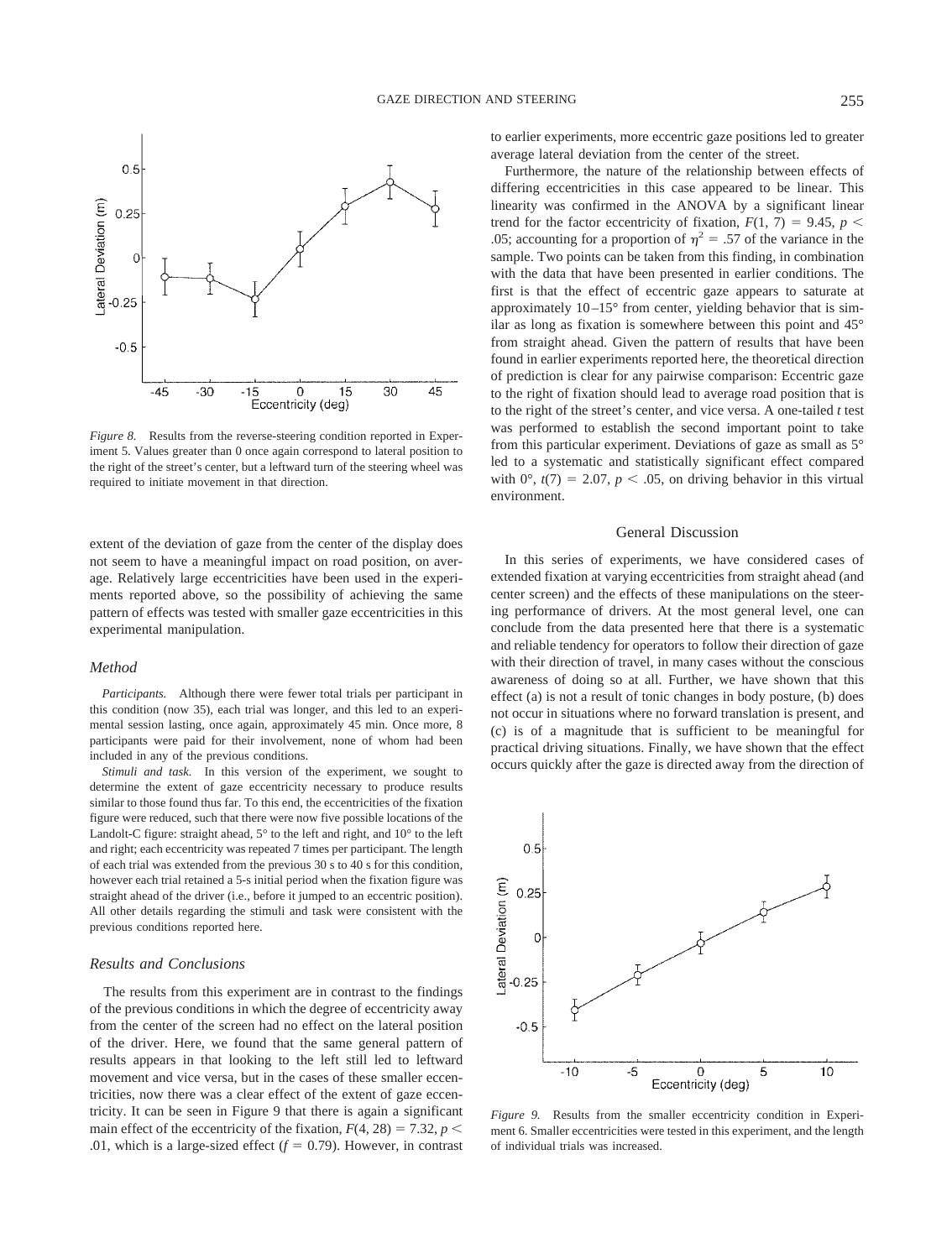travel and the trend remains despite changes in the speed of the virtual car in these experiments.

Why should it be the case that a sample of drivers with widely varying levels of experience tend to show a very similar and unnoticed pattern of behavior in these cases? One initially appealing possible account of these results may be based on a driversafety explanation. That is, it might seem reasonable for drivers to drive in the direction of their fixation because they know what potential hazards exist there. If one is looking to the right, one can make use of the information available from this part of the visual field, especially compared with the relative dearth of information of this type from the left, or even straight ahead. This theory, however, cannot account for two important aspects of the data presented here. First, and most importantly, some observations suggest that when performing a similar task and looking at an oncoming car, drivers tend to display the same behavior; that is, they steer toward the oncoming car (Helander, 1978; but see Triggs, 1997). This seems to be a situation in which the information from the fixated field of view would lead the driver to prudently move away from fixation, but this does not appear to be the case in the experiments presented here. Second, the saturation effect of the varying eccentricities does not seem to be consistent with this account. More specifically, one would predict that in cases when a driver is looking 45° from center screen, he or she would steer more in that direction (and probably more quickly) than in a case when he or she is looking only 15° from center; this pattern of results was certainly not obtained.

# *On Driver Experience and Expertise*

The results may also seem fairly typical of drivers without a great deal of experience. During informal debriefing, it was found that very few drivers (6 of 53) noticed that they tended to drive in the direction they were looking. It may have been the case that novices at the driving task do not have the cognitive resources available to actively perceive the presence of this phenomenon, whereas experts fail to notice it because of the nearly automated nature of the task for them. So, along with experience may come confidence in driving abilities and also a failure to recognize situations in which their behavior is not consistent with their intentions or, in this experimental situation, the instructions they have been given. Consistent with the multiple modes of visualprocessing discussion offered in the introduction, this frequent failure of experienced drivers to detect the patterns in their performance may constitute further evidence for the automaticity of behaviors associated with the guidance of locomotion, in contrast to tasks involving explicit judgments of passive translation and rotation through space.

Furthermore, differences between experts and novices at the driving task may be reflective of levels of control that typify drivers in these stages of proficiency. Rasmussen (1983) described three levels of control in a hierarchy of human performance. Presumably, drivers with a great deal of experience reside in Rasmussen's "skill-based" level, where the behavior is not under conscious supervision and proceeds automatically, unless there is some interruption in normal functioning that necessitates attention. However, relatively inexperienced drivers still perform at the lower level of "rule-based" control. Here, although the attentional demands are not overwhelming, behavior remains explicit, and the driver is often aware of component subprocesses associated with the overarching task. Such a distinction would predict that in unusual cases, novices may be more likely than experts to recognize and attempt to correct for errant behaviors, because the driving task remains less automated and therefore more accessible to conscious corrections. These speculations are preliminary but certainly seem to support the great importance of proper driver training, including awareness of susceptibility to the tendency we discussed here, and deserve further attention.

# *The Roles of Attention, Fixation, and Saccadic Eye Movements*

The issue of attention is, of course, an important one here. One may be led to wonder about the results of another control experiment in which observers look straight ahead but are asked to simply attend away from their gaze direction. This is quite a valid concern, considering it is a very common behavior while driving; imagine tuning a radio while watching the road ahead. In a case such as this, certainly attention is directed for a few moments toward the console of the car, even though gaze may remain on the road. We propose that these experiments represent a solution to this concern as well. The driver need not fixate straight ahead to resolve the issue. Presumably in all the experiments presented here, the fixation of the driver is controlled while some degree of their attention is lying away from this fixation and on the road surface, the splay angle provided by the lines at the edge of the road, or some other feature of the simulation. For instance, in the case where the driver is fixating to the right of the road in these experiments, there is a tendency to drive to the right, although attention is, to some extent, directed relatively left of fixation (because the road itself is relatively left of fixation). If attention, relative to fixation, were the key factor in these findings, one would expect an opposite pattern of results (i.e., steering to the left while fixating right and attending relatively left of fixation) in the basic findings reported here.

Some mention should also be made of the nature of the fixation task drivers carried out in these experiments. On average, a driver had to respond to the assigned orientation of the fixation figure only once every 4 s. However, because the average time between changes in the orientation of the figure in general was only 1 s, it is certainly possible that participants were able to make saccades around the environment and still perform the attentional task of responding to the Landolt-C figure with high accuracy and speed. It was not uncommon for some participants to report occasional saccades on some trials; indeed, this might be expected considering that 30 s is a rather extended fixation on one solitary point. This serves only to reinforce the salience of the effects, though. Although saccades away from the fixation figure would lead to differences between drivers, which cannot be controlled, this also produces a task that is more ecologically valid and speaks more directly to the task of driving under realistic circumstances. The fact that the effects reported here were obtained despite likely saccades away from the fixation point should be seen as even more convincing evidence of the potency of this effect.

Lately there has been much debate relating to the use and physical positioning of cellular phones and in-vehicle navigation systems while driving, which has led to the beginnings of some very intense and extensive undertakings (e.g., Llaneras, 2000) on the part of automotive companies as well as regulatory agencies. One of the issues of primary concern is the detrimental effect of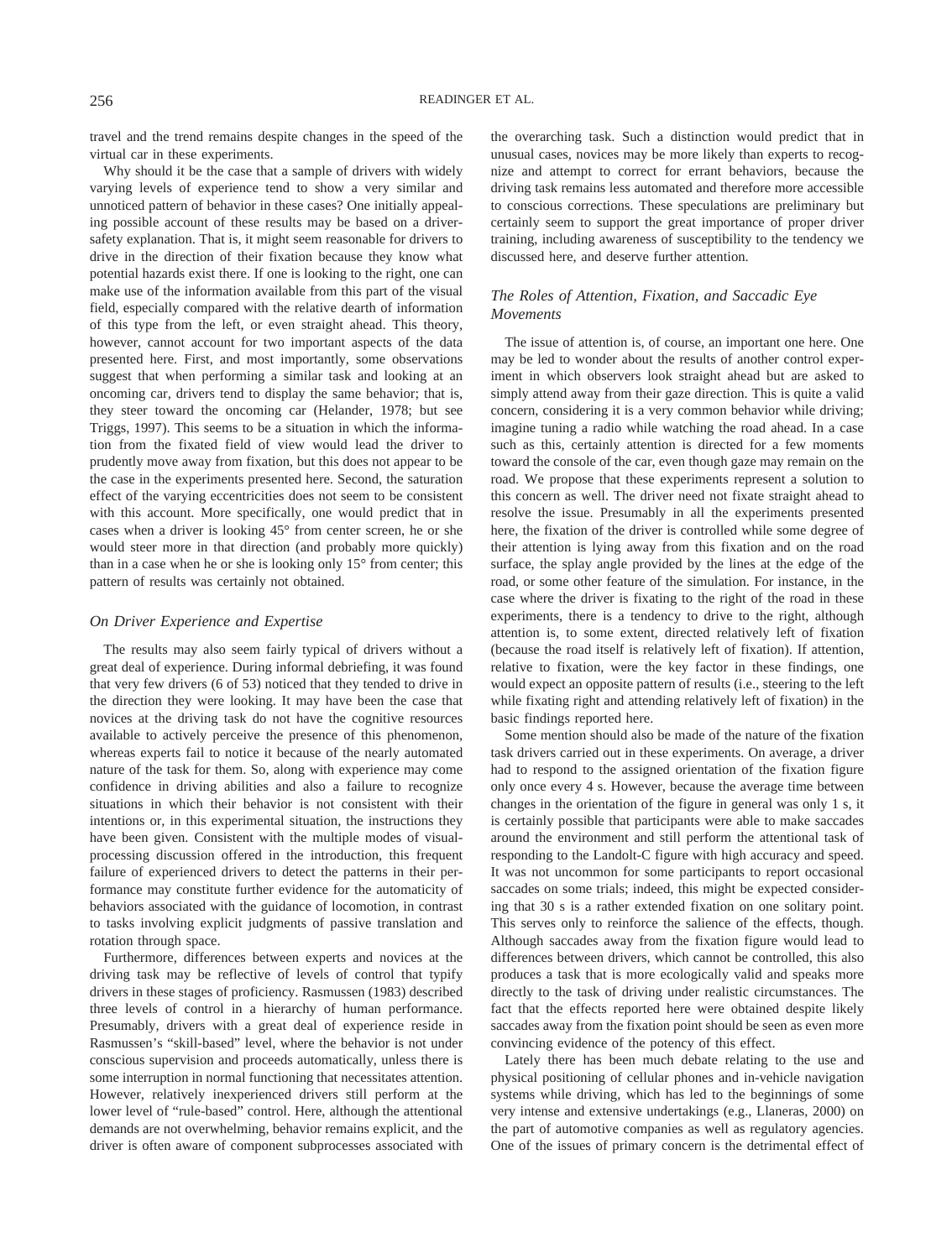looking from the road ahead to the console (or somewhere else within the car's interior) to use these devices. One of the clear differences, though, between this real-world example and the studies presented here is the length of the fixation involved. In cases of extended fixation such as those that were used in these experiments, results could be explained if we considered the relevant informational source not to be the actual position of the eye, in terms of eccentricity, but the movement of the eye to this point. A decay in the usefulness of the information about absolute position of the eye over time would lead to increases in errors over the course of fixation, perhaps until a saturation point is reached. Considering that we see effects of the eccentric looking very quickly after the behavior occurs (within about 2–3 s), this account could of course be only partial, but should be considered when addressing the human-factors problems in real automobiles.

# *A Partial Explanation, Unresolved Questions, and Future Directions*

We find it reasonable to conclude that, under a variety of different stimulus environments, it is indeed a combination of retinal flow and extra-retinal signals that contribute to the perception of heading direction and the control of steering (see W. H. Warren, Li, Ehrlich, Crowell, & Banks, 1996) and eye movements (Land & Furneaux, 1997). Of course, the nature of the information available would dictate which of these sources receives more weight in any behavioral process. With this in mind, one interesting possible account of a portion of these data comes from a recent article by W. H. Warren, Kay, Zosh, Duchon, and Sahuc (2001). They provided a novel explanation and justification for some results of human walking data with the following equation:

$$
d\phi/dt = -k(\beta + w v\alpha)
$$

In this equation,  $\phi$  = locomotor direction,  $t =$  time,  $\beta$  = goal direction,  $v =$  velocity, and  $\alpha =$  gaze-movement angle. However, the most interesting aspect of this account for the data presented here is the variable *w*, which represents the amount of optical flow information available in the environment. If the applicability of this formula may be stretched somewhat beyond that for which it was intended and extended to the active control of steering an automobile, the amount of flow information may lead to the basis of a reasonable explanation of the tendency participants have displayed to drive in the direction of their fixation.

In cases where the amount of flow available to the operator is relatively small (*w* approaching 0), the control of steering (the derivative on the left side of the equation) can lead to the goaldirection factor  $(\beta)$  increasingly dominating the equation. In a case such as the one presented to drivers in these studies, the amount of retinal flow is certainly significant, but many indicators often available in normal environments are conspicuously absent. In particular, objects indicating relative depth information (such as trees) are not available to provide cues that are certainly used, especially in the nominal direction of heading (e.g., Cutting, Vishton, Flückiger, Baumberger,  $\&$  Gerndt, 1997). Thus, this might represent a case of somewhat impoverished flow information, and therefore increase the significance of the goal-directional component. Once again to expand the scope of these variables, "goal direction" may be functionally equivalent to the fixation point in these experiments. If granted these extensions (as well as possible

asymptotes in the gaze-movement angle and velocity components), the equation can provide at least a qualitatively reliable account of these results.

However, such an account would be able to say nothing about the direction of the effect. That is, when it becomes possible to predict the magnitude of errors or deviations from the center of the street, as in the case of these results, we still have no explanation for why these deviations might be reliably distributed unequally toward the direction of fixation and this, of course, is the most meaningful aspect of these experiments. Instead, a more general consideration of the possible importance of optic flow may shed light on these results. W. H. Warren et al. (2001) showed that as increasing optic-flow sources were added to a display, this source of information dominated behavior, in contrast to an egocentric direction hypothesis (e.g., Rushton et al., 1998), which explained behavior when no optic flow was present. In general, it appears that walkers would attempt to use flow information to effectively move the focus of expansion of the visual array toward the target of their locomotion. If indeed drivers treated the fixation object as similar to a target of locomotion, the data we report here are consistent with this pattern of behavior found in the literature.

Certainly, these findings should be tested in the more robust environment associated with actual driving. Along with careful monitoring of eye gaze, the phenomena reported here should be examined in cases of fixation that do not extend to the extreme situations which were imposed upon drivers in these experiments. If these results are also found in cases of steering a real car in a closed circuit under similar experimental control conditions, the confirmation of anecdotal evidence mentioned earlier should be used to better prepare novices learning the driving task, and perhaps even to inform experts of their susceptibility to this tendency. As many inexperienced (as well as expert) drivers have undoubtedly heard the admonishment, "Look where you're going!" it seems also practically important for them to know, given these findings, that they may also tend to "go where they're looking."

## References

- Atchley, P., & Andersen, G. J. (1998). The effect of age, retinal eccentricity, and speed on the detection of optic flow components. *Psychology and Aging, 13,* 297–308.
- Banks, M. S., Ehrlich, S. M., Backus, B. T., & Crowell, J. A. (1996). Estimating heading during real and simulated eye movements. *Vision Research, 36,* 431–443.
- Bondurant, R., & Blakemore, J. (1998). *Bob Bondurant on high performance driving.* Osceola, WI: Motorbooks International.
- Calvert, E. S. (1954). Visual judgments in motion. *Journal of the Institute of Navigation, 7,* 233–251.
- Cohen, J. (1988). *Statistical power analysis for the behavioral sciences* (2nd ed.). Hillsdale, NJ: Erlbaum.
- Corneil, B. D., & Muñoz, D. P. (1999). Human eye-head gaze shifts in a distractor task. II. Reduced threshold for initiation of early head movements. *Journal of Neurophysiology, 82,* 1406–1421.
- Crowell, J. A., & Banks, M. S. (1993). Perceiving heading with different retinal regions and types of optic flow. *Perception & Psychophysics, 53,* 325–337.
- Crowell, J. A., Banks, M. S., Shenoy, K. V., & Anderson, R. A. (1998). Visual self-motion perception during head turns. *Nature Neuroscience, 1,* 732–737.
- Cutting, J. E., Alliprandini, P. M. Z., & Wang, R. F. (2000). Seeking one's